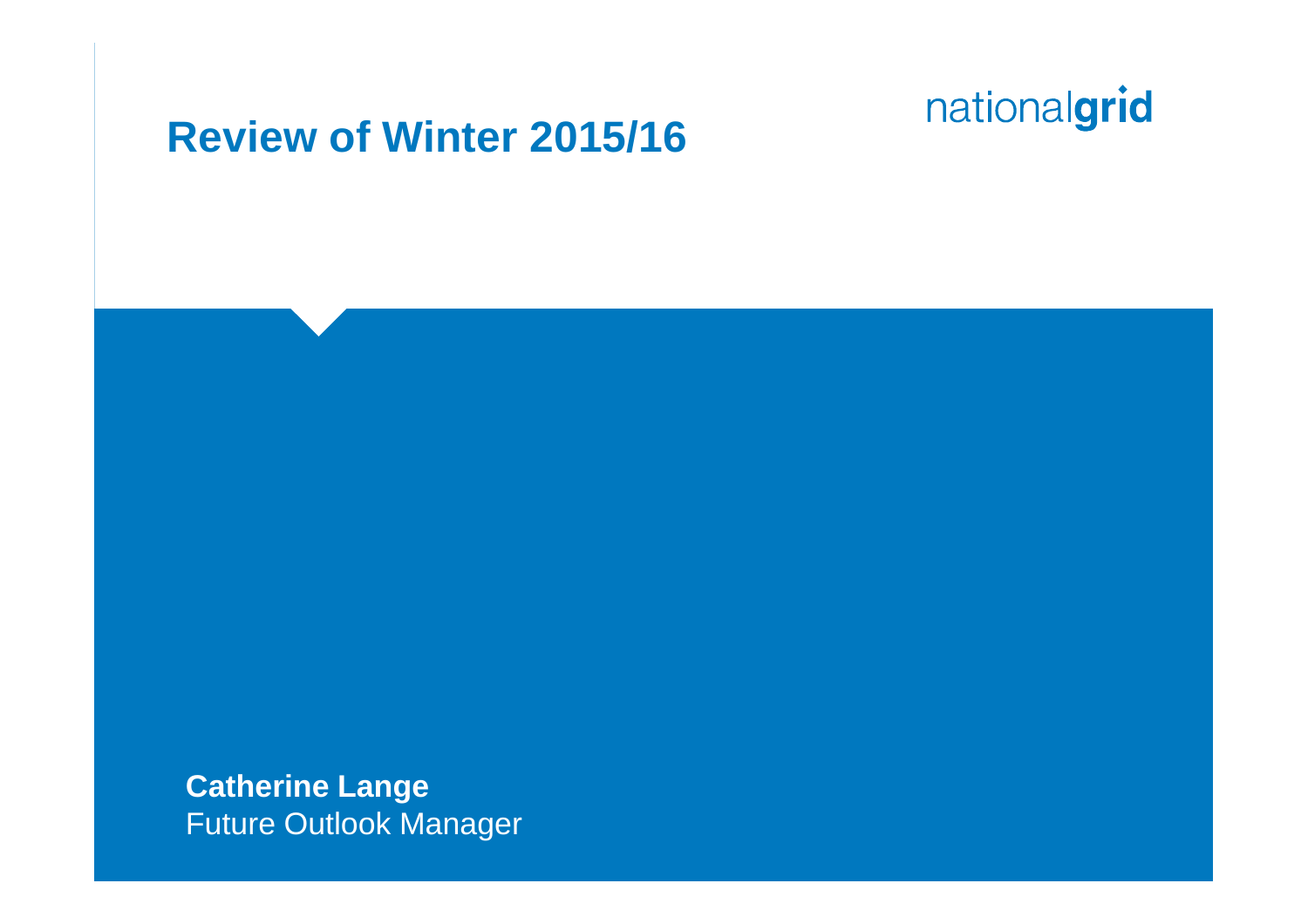### **Winter Review 2015/16**



- Published 26 May 2016
- **Presents our analysis of the** previous winter
	- Designed to help the energy industry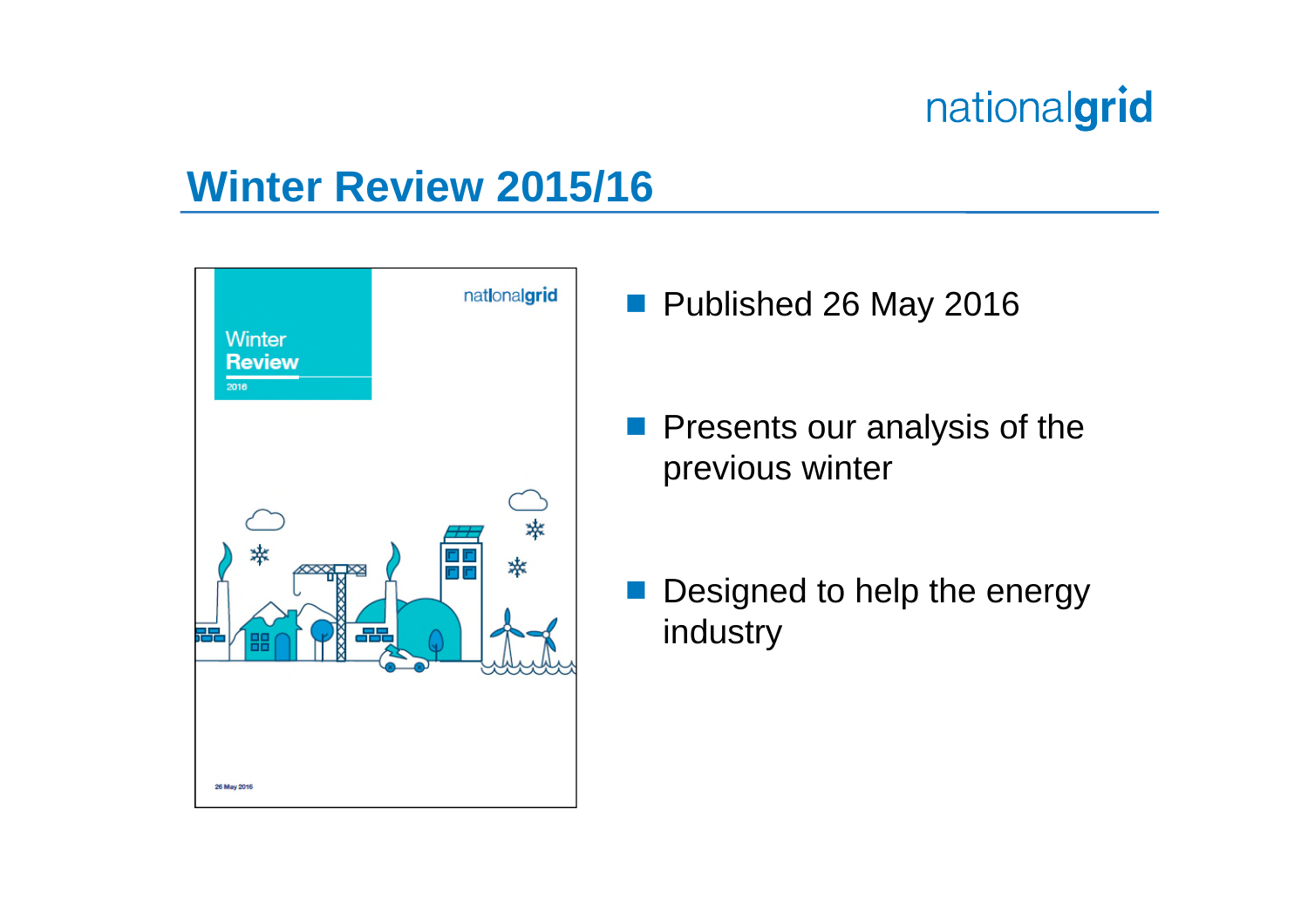### **Key messages**

**Warm winter 2015/16** 

- **There was sufficient generation and interconnector imports**
- **Transmission system demand**
- Demand side balancing reserve was dispatched for the first time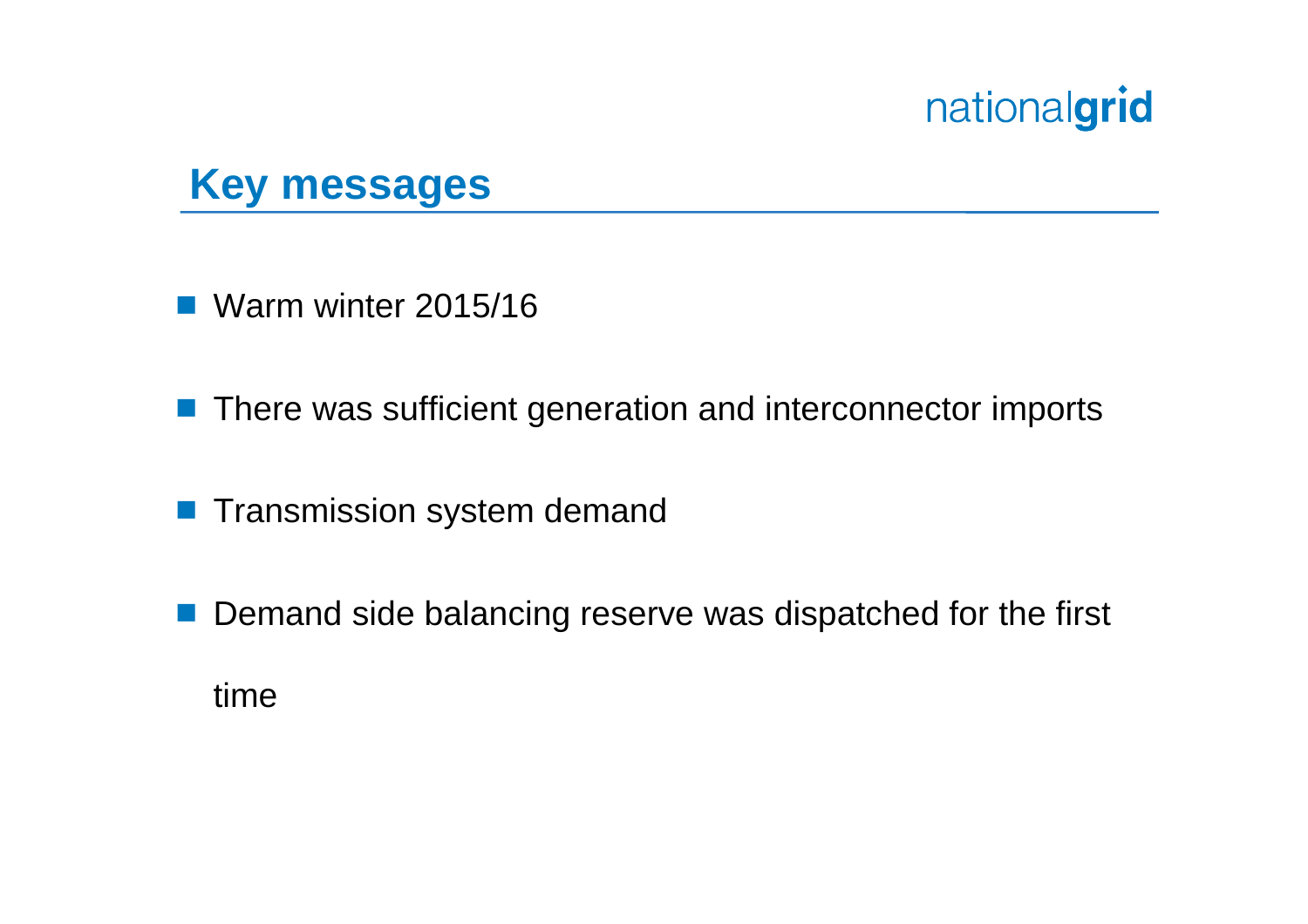#### **Weekly peak demand consistently lower than 2014/15**



Weather corrected transmission system peak demand was 1 GW lower than forecast in the Winter Outlook Report.

#### Why was demand lower?

- Increased level of demand management
- Increased output from non-weather related embedded generation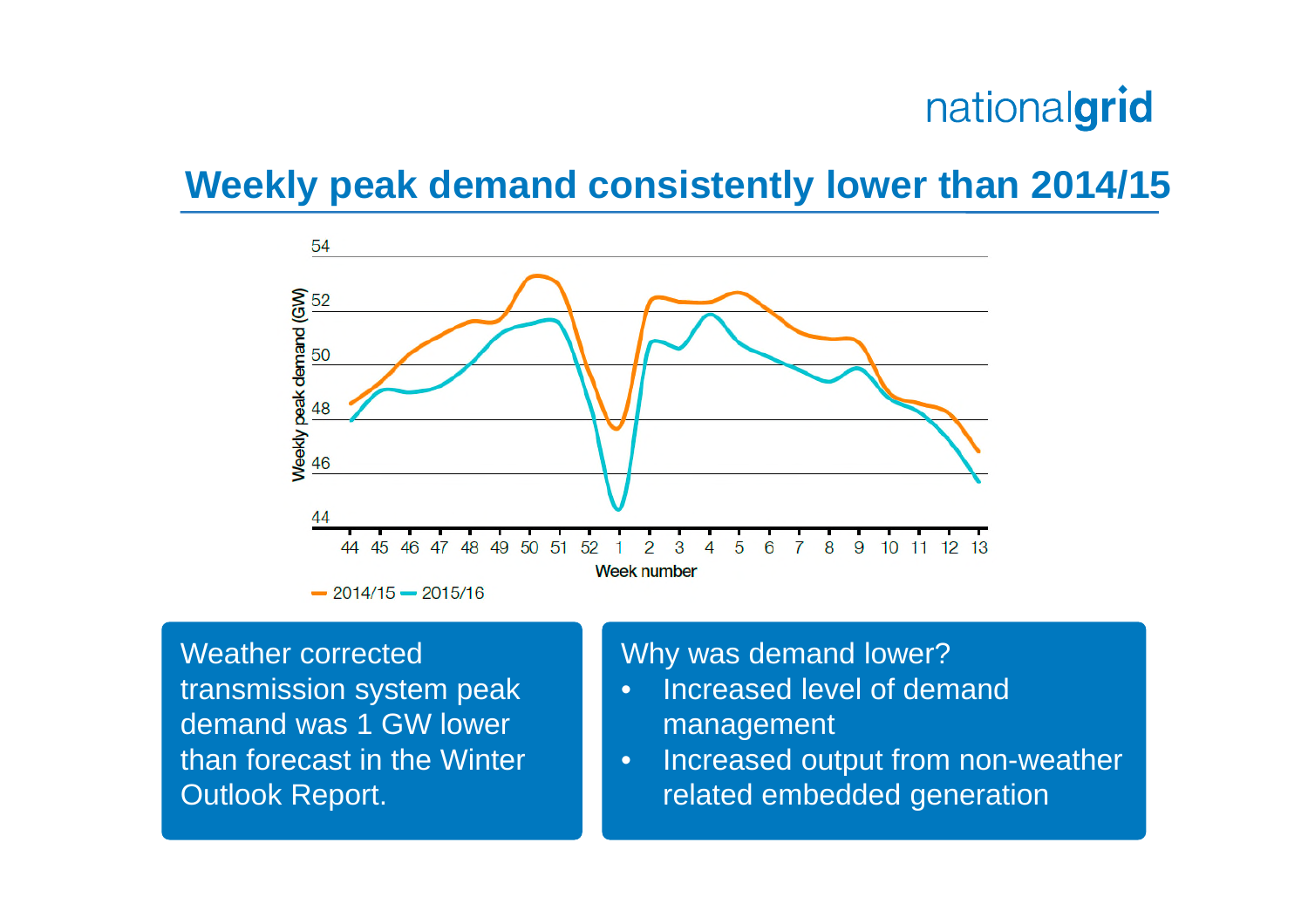#### **Increasing level of customer demand management**

#### **Customer demand management events**

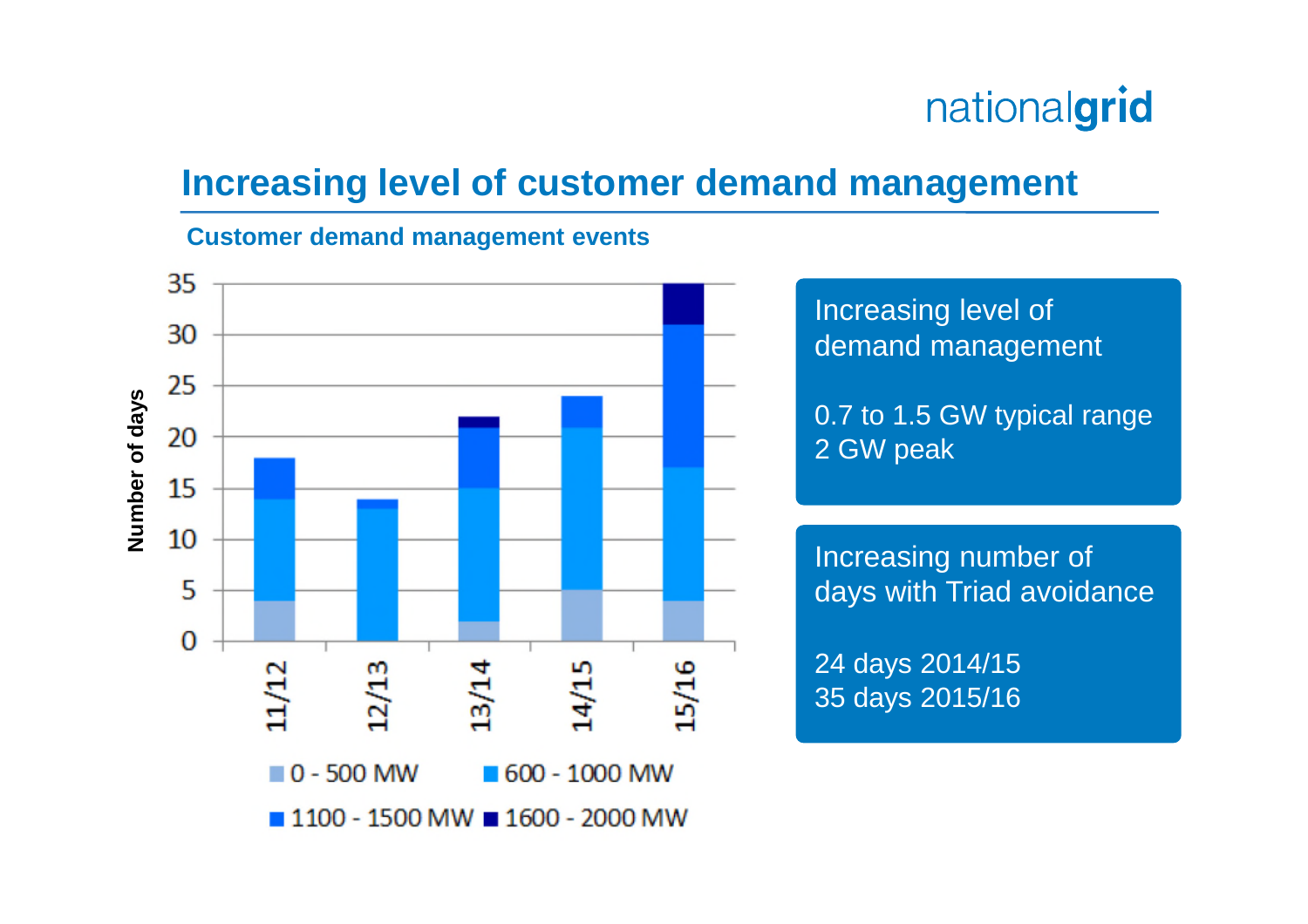#### **Generation and interconnector imports were sufficient to meet demand**



- Forecast generation (wind at 22 per cent) inc. 3,000 MW imports
- Actual generation (wind at actual) inc. actual imports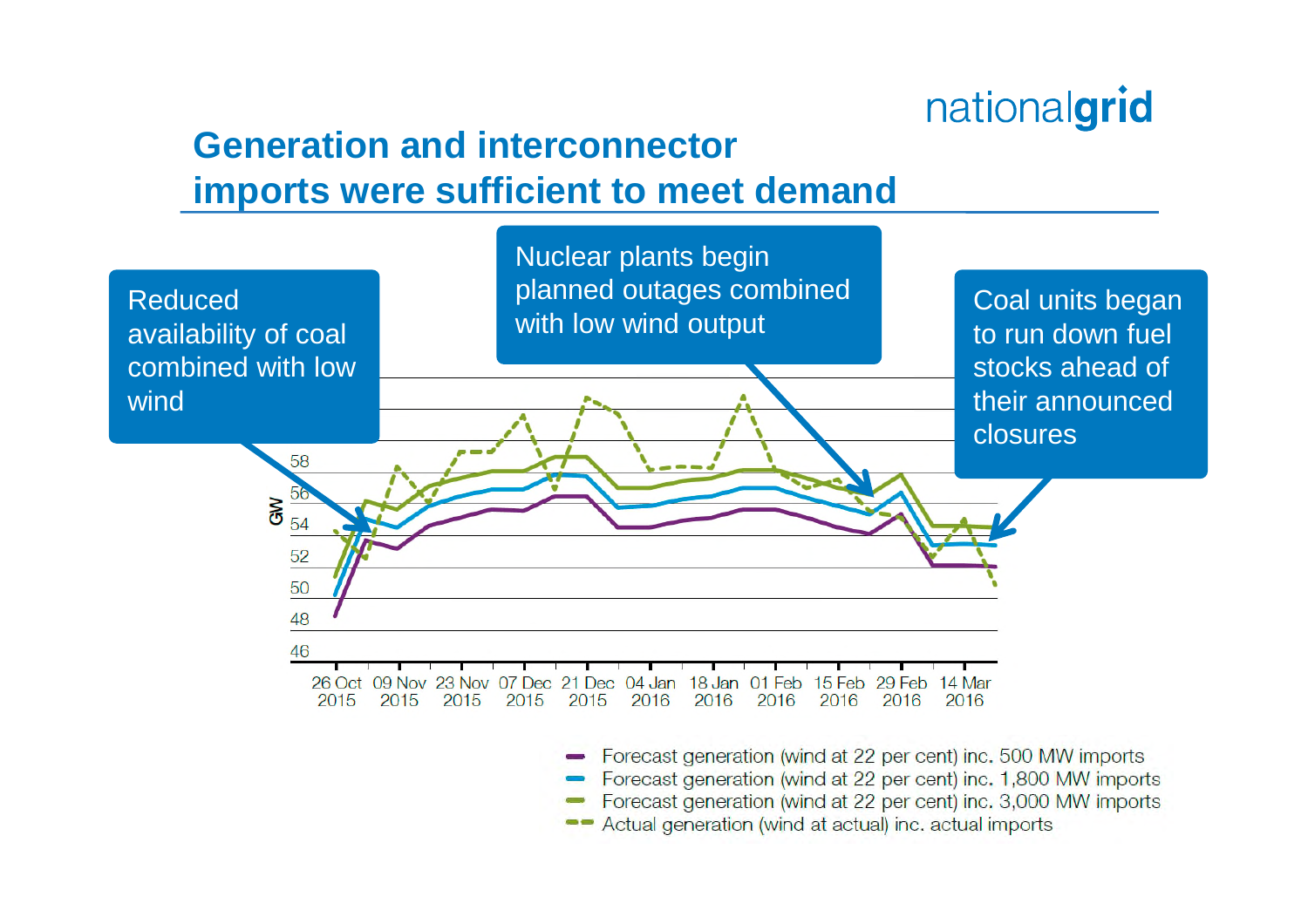#### **Interconnector flows were broadly as expected**



Net flow of electricity from Continental Europe to GB Net flow of electricity from GB to Ireland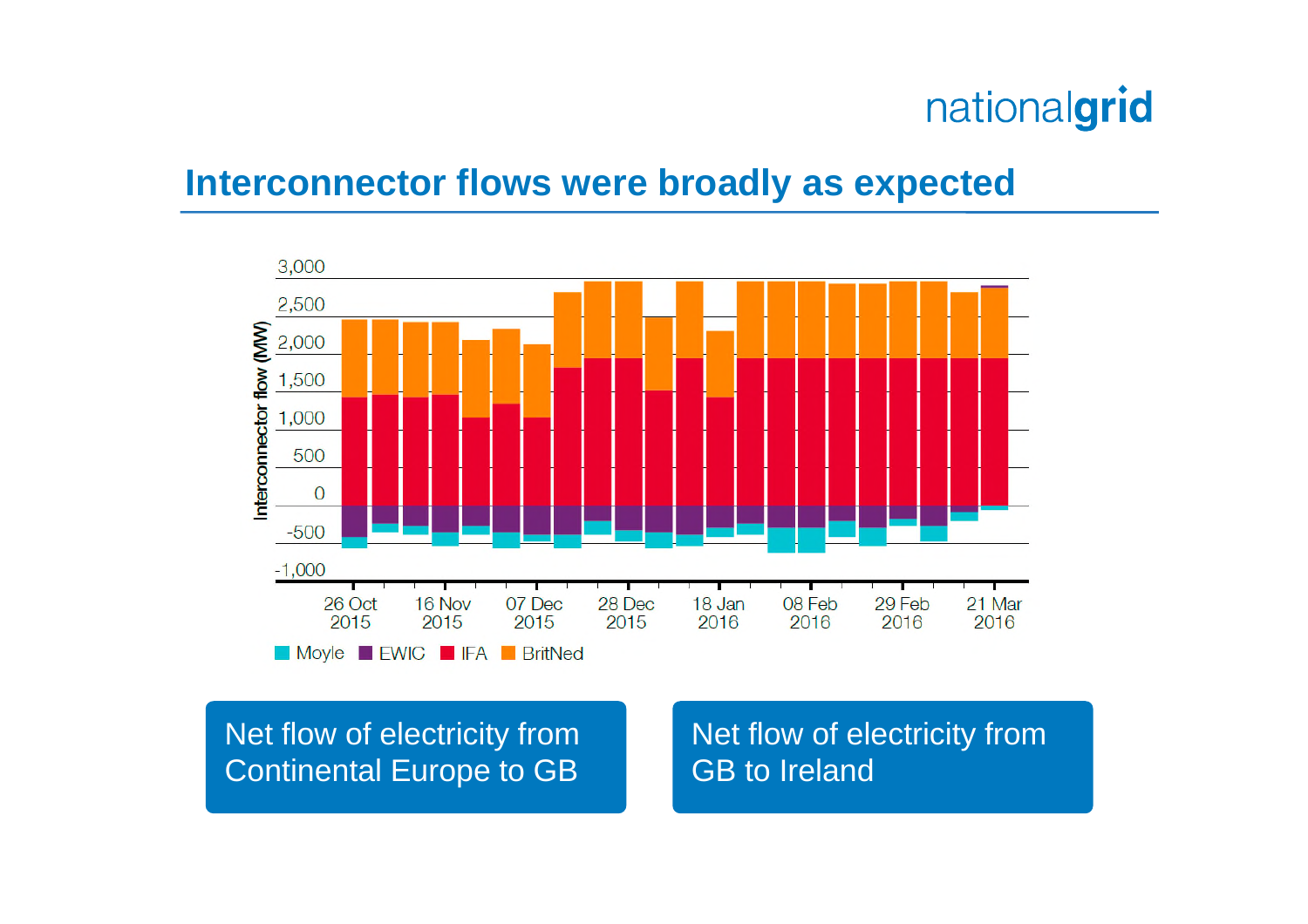#### **Demand side balancing reserve was dispatched for the first time**

Contingency balancing reserve services allow National Grid to access additional capacity held outside of the market. We procured 0.13 GW of demand side (DSBR) and 2.29 GW of supplemental balancing reserve (SBR) for winter 2015/16.

- 40 MW of demand side balancing reserve
- Contingency balancing reserve services available to help balance supply and demand.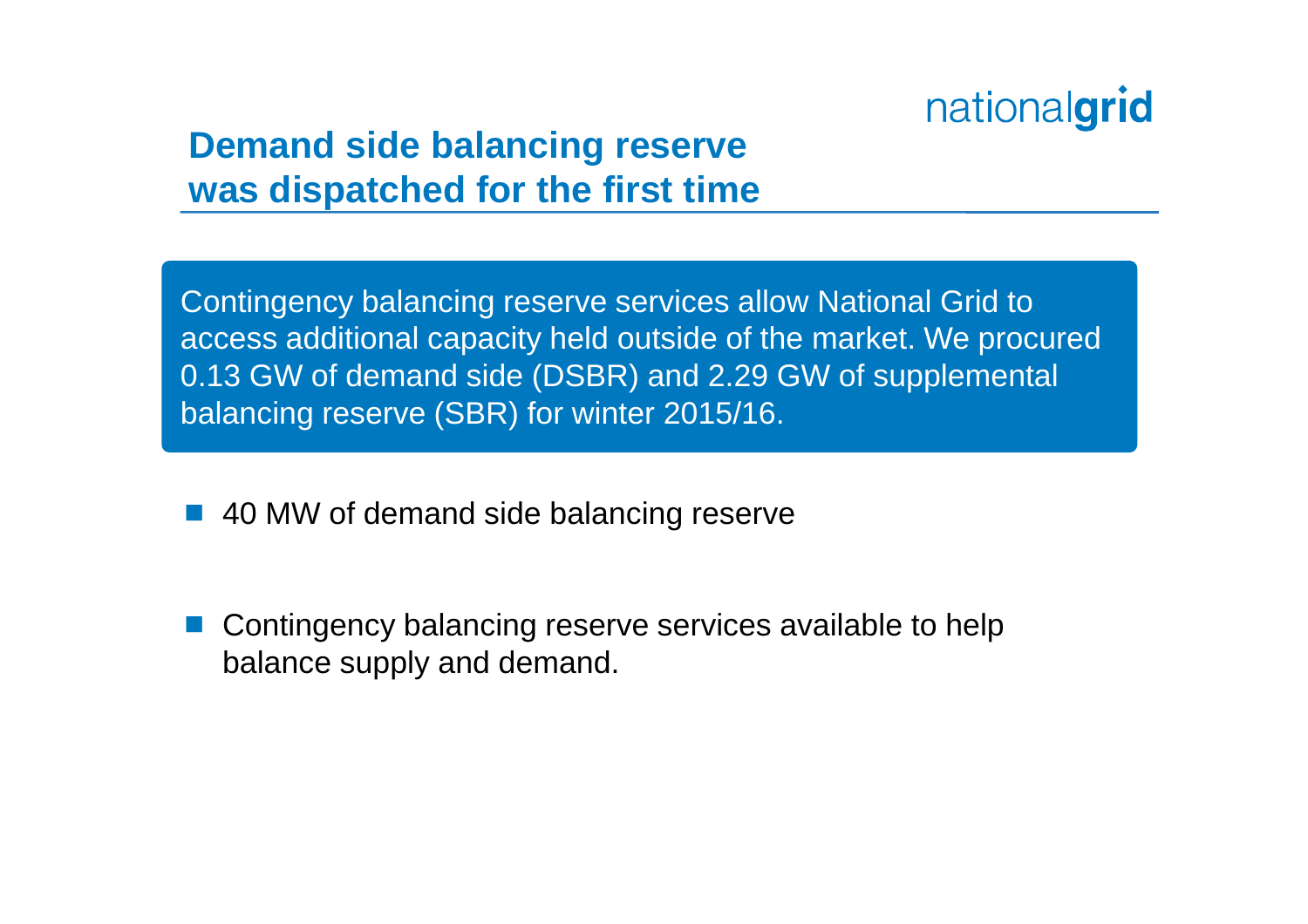#### **We want to help you keep up to date**







**Flectricity Ten** 



**Gas Ten Year Statement** November 2016 How we will plan and operate the gas network.

**System Operability** Framework November 2016

with a ten year view.

Outlines how the changing energy landscape will impact the operability of the electricity system.

**Future Operability** Planning November/December 2016

Outlines how the changing energy landscape will impact the operability of the gas system.



The options available to meet reinforcement requirements on the electricity system.

**Winter Consultation** (July) Share your views on winter 2016/17

**Future Energy Scenarios** (5 July) Credible pathways for energy out to 2050

**Winter Outlook Report** (October) Our analysis for winter 2016/17

Any questions or feedback? Please contact us at marketoutlook@nationalgrid.com